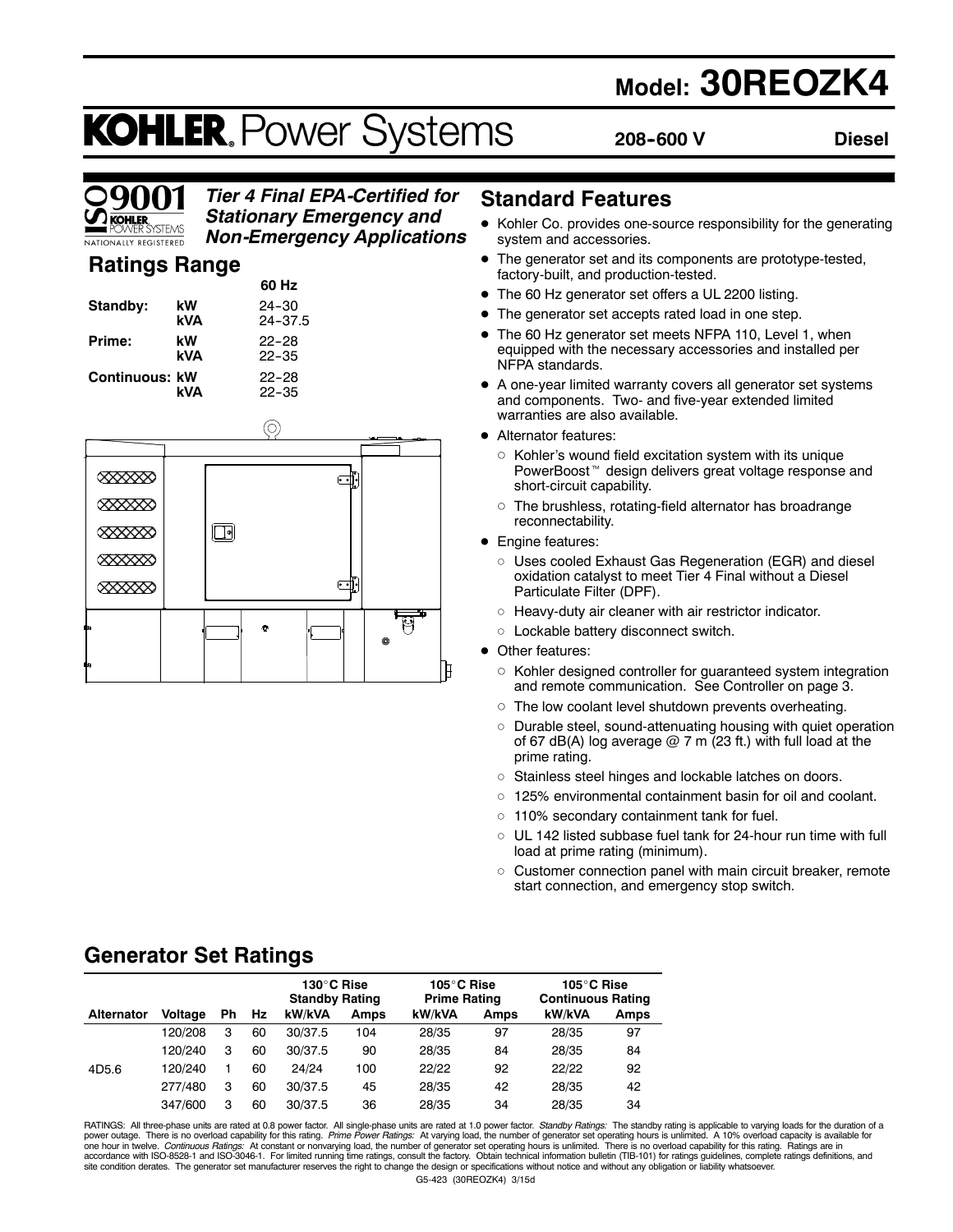# **Alternator Specifications**

| <b>Specifications</b>    |                                          | <b>Alternator</b>            |
|--------------------------|------------------------------------------|------------------------------|
| Manufacturer             |                                          | Kohler                       |
| Type                     |                                          | 4-Pole, Rotating-Field       |
| Exciter type             |                                          | Brushless, Wound-Field       |
| Leads: quantity, type    |                                          | 12, Reconnectable            |
|                          |                                          | 6, 600 Volt                  |
| Voltage regulator        |                                          | Solid State, Volts/Hz        |
| Insulation:              |                                          | NEMA MG1                     |
| Material                 |                                          | Class H                      |
| Temperature rise         |                                          | 130°C, Standby               |
| Bearing: quantity, type  |                                          | 1, Sealed                    |
| Coupling                 |                                          | Flexible Disc                |
| Amortisseur windings     |                                          | Full                         |
|                          | Voltage regulation, no-load to full-load | ±0.5%                        |
|                          | One-step load acceptance                 | 100% of Rating               |
|                          | Unbalanced load capability               | 100% of Rated                |
|                          |                                          | Standby Current              |
| Peak motor starting kVA: |                                          | (35% dip for voltages below) |
| 480 V                    | 4D5.6 (12 lead)                          | 76                           |

- $\bullet$  NEMA MG1, IEEE, and ANSI standards compliance for temperature rise and motor starting.
- Sustained short-circuit current of up to 300% of the rated current for up to 10 seconds.
- Sustained short-circuit current enabling downstream circuit breakers to trip without collapsing the alternator field.
- Self-ventilated and dripproof construction.
- $\bullet$  Windings are vacuum-impregnated with epoxy varnish for dependability and long life.
- Superior voltage waveform from a two-thirds pitch stator and skewed rotor.

# **Engine**

| <b>Engine Specifications</b>               |                                             |
|--------------------------------------------|---------------------------------------------|
| Manufacturer                               | Kohler Diesel                               |
| Engine: model, type                        | KDI 1903 TCR 1.9 L.<br>4-Cycle Turbocharged |
| Cylinder arrangement                       | 3 Inline                                    |
| Displacement, L (cu. in.)                  | 1.9 (115.9)                                 |
| Bore and stroke, mm (in.)                  | 88 x 102 (3.46 x 4.01)                      |
| Compression ratio                          | 17:1                                        |
| Piston speed, m/min. (ft./min.)            | 275 (905)                                   |
| Main bearings: quantity, type              | 4, Sleeve                                   |
| Rated rpm                                  | 1800                                        |
| Max. power at rated rpm, kWm (BHP)         | 37 (49)                                     |
| Cylinder head material                     | Cast Iron                                   |
| Crankshaft material                        | Cast Iron                                   |
| Valve material:                            |                                             |
| Intake                                     | <b>Stainless Steel</b>                      |
| <b>Exhaust</b>                             | <b>Stainless Steel</b>                      |
| Governor: type, make/model                 | Electronic                                  |
| Frequency regulation, no-load to full-load | Isochronous                                 |
| Frequency regulation, steady state         | ±0.5%                                       |
| Frequency                                  | Fixed                                       |
| Air cleaner type, all models               | Dry                                         |

## **Exhaust**

| <b>Exhaust System</b>                                                         |                               |
|-------------------------------------------------------------------------------|-------------------------------|
| Exhaust manifold type                                                         | Dry                           |
| Exhaust flow at rated kW, m <sup>3</sup> /min. (cfm)                          | 6.7(238)                      |
| Exhaust temperature at rated kW, dry<br>exhaust, $^{\circ}$ C ( $^{\circ}$ F) | 382 (720)                     |
| Allowable back pressure,<br>kPa (in. Hg)                                      | Min. 7 (2.1)<br>Max. 12 (3.5) |
| Allowable back pressure, kPa (in. Hg)                                         | 16.6 (66)                     |

# **Application Data**

### **Engine Electrical**

| <b>Engine Electrical System</b>                   |          |
|---------------------------------------------------|----------|
| Battery charging alternator:                      |          |
| Ground (negative/positive)                        | Negative |
| Volts (DC)                                        | 12       |
| Ampere rating                                     | 80       |
| Starter motor rated voltage (DC)                  | 12       |
| Battery, recommended cold cranking<br>amps (CCA): |          |
| Quantity, CCA rating                              | One. 950 |
| Battery voltage (DC)                              | 12       |

### **Fuel**

| 8(0.31)                       |
|-------------------------------|
| 6.3(0.25)                     |
| Mechanical, 2.5 (8.2)         |
| 35(9.3)                       |
| 20(5.9)                       |
| Manual                        |
|                               |
| 5 Microns @ 98%<br>Efficiency |
| Yes                           |
| #2 Diesel                     |
|                               |

### **Lubrication**

| <b>Lubricating System</b>             |                      |
|---------------------------------------|----------------------|
| Type                                  | <b>Full Pressure</b> |
| Oil pan capacity, L (qt.)             | 8.4(8.9)             |
| Oil pan capacity with filter, L (qt.) | 8.7(9.2)             |
| Oil filter: quantity, type            | One, Cartridge       |
| Oil cooler                            | Water-Cooled         |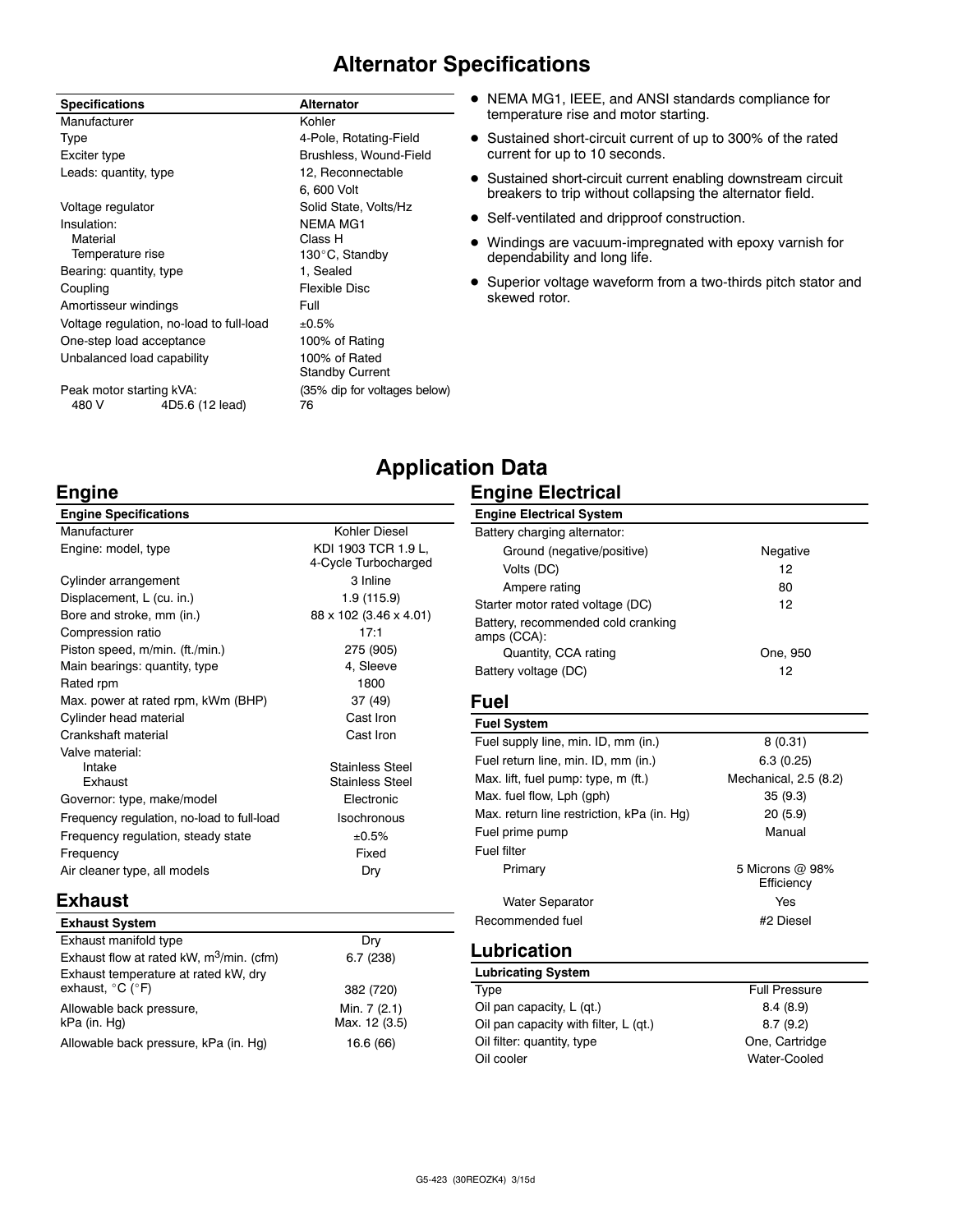# **Application Data**

## **Cooling**

| <b>Radiator System</b>                                                                       |             |
|----------------------------------------------------------------------------------------------|-------------|
| Ambient temperature at standby rating,<br>$^{\circ}$ C ( $^{\circ}$ F)                       | 45 (113)    |
| Ambient temperature at prime power<br>and continuous ratings, $^{\circ}$ C ( $^{\circ}$ F)   | 50 (122)    |
| Engine jacket water capacity, L (gal.)                                                       | 4.2(1.1)    |
| Radiator system capacity, including<br>engine, L (gal.)                                      | 17.2 (4.5)  |
| Engine jacket water flow, Lpm (gpm)                                                          | 57 (15)     |
| Heat rejected to cooling water at rated<br>kW, dry exhaust, certified, kW (Btu/min.)         | 28 (1592)   |
| Water pump type                                                                              | Centrifugal |
| Fan diameter, including blades, mm (in.)                                                     | 483 (19)    |
| Fan, kWm (HP)                                                                                | 2.7(3.6)    |
| Max. restriction of cooling air, intake and<br>discharge side of radiator, kPa (in. $H_2O$ ) | 0.125(0.5)  |

## **Operation Requirements**

| <b>Air Requirements</b>                                             |             |
|---------------------------------------------------------------------|-------------|
| Radiator-cooled cooling air,<br>$m^3$ /min. (scfm) *                | 96.3 (3400) |
| Combustion air, m <sup>3</sup> /min. (cfm)                          | 2.4(86.3)   |
| Heat rejected to ambient air:                                       |             |
| Engine, kW (Btu/min.)                                               | 28 (1592)   |
| Alternator, kW (Btu/min.)                                           | 6.5(369)    |
| * Air density = 1.20 kg/m <sup>3</sup> (0.075 lbm/ft <sup>3</sup> ) |             |

| <b>Fuel Consumption</b>     |                          |
|-----------------------------|--------------------------|
| Diesel, Lph (gph) at % load | <b>Standby Rating</b>    |
| 100%                        | 10.5(2.8)                |
| 75%                         | $7.8$ $(2.1)$            |
| 50%                         | 5.4(1.4)                 |
| 25%                         | 3.1(0.8)                 |
| Diesel, Lph (gph) at % load | <b>Prime Rating</b>      |
| 100%                        | 9.8(2.6)                 |
| 75%                         | 7.3(1.9)                 |
| 50%                         | 5.0(1.3)                 |
| 25%                         | 2.9(0.8)                 |
| 100%                        | 9.8(2.6)                 |
| 75%                         | 7.3(1.9)                 |
| 50%                         | 5.0(1.3)                 |
| 25%                         | 2.9(0.8)                 |
| Diesel, Lph (gph) at % load | <b>Continuous Rating</b> |

# **Sound Enclosure**

- Durable steel, sound-attenuating housing with quiet operation of 67 dB(A) log average  $@$  7 m (23 ft.) with full load at the prime rating.
- Internal-mounted silencer and flexible exhaust connector.
- Fade-, scratch, and corrosion-resistant Kohler<sup>®</sup> Power Armor<sup>™</sup> cream beige automotive-grade textured finish.
- Stainless steel hinges and lockable latches on doors.
- Acoustic insulation that meets UL 94 HF1 flammability classification and repels moisture absorption.
- 110% environmental containment basin for fuel, oil, and coolant.

## **Controller**



### **Decision-Maker<sup>®</sup> 3500 Controller**

Provides advanced control, system monitoring, and system diagnostics for optimum performance and compatibility.

- $\bullet$  Digital display with adjustable contrast and menu control provide easy local data access
- $\bullet$  Measurements are selectable in metric or English units
- $\bullet$  Remote communication thru a PC via network or serial configuration
- **Controller supports Modbus<sup>®</sup> protocol**
- $\bullet$  Integrated hybrid voltage regulator with  $\pm 0.5\%$  regulation
- $\bullet$  Potted circuitry for protection from vibration and debris
- $\bullet$  Built-in alternator thermal overload protection
- NFPA 110 Level 1 capability

# **Customer Connection Panel**



- $\bullet$  Viewable generator set controller with security cover
- **•** Emergency stop switch
- $\bullet$  Main line circuit breaker
	- o Reconnectable models: Rating 150 amps, field adjustable based on voltage selected
	- o 600 Volt models: Rating 60 amps, field adjustable
	- Power connections for Available Options (battery charger and battery heater)
- Remote start connection

# **Fuel Tank**

- Subbase fuel tank for 24-hour run time with full load at prime rating (minimum).
- Fuel tank includes the fuel level gauge, fuel fill with lockable cap, and normal/emergency vents.
- $\bullet$  Both the inner and outer tanks have emergency relief vents.
- The secondary containment tank's construction protects against fuel leaks or ruptures. The inner (primary) tank is sealed inside the outer (secondary) tank. The outer tank contains the fuel if the inner tank leaks or ruptures.

### **Fuel Tank Specifications**

Fuel tank capacity 293 L (77 gal.)

Modbus<sup>®</sup> is a registered trademark of Schneider Electric.